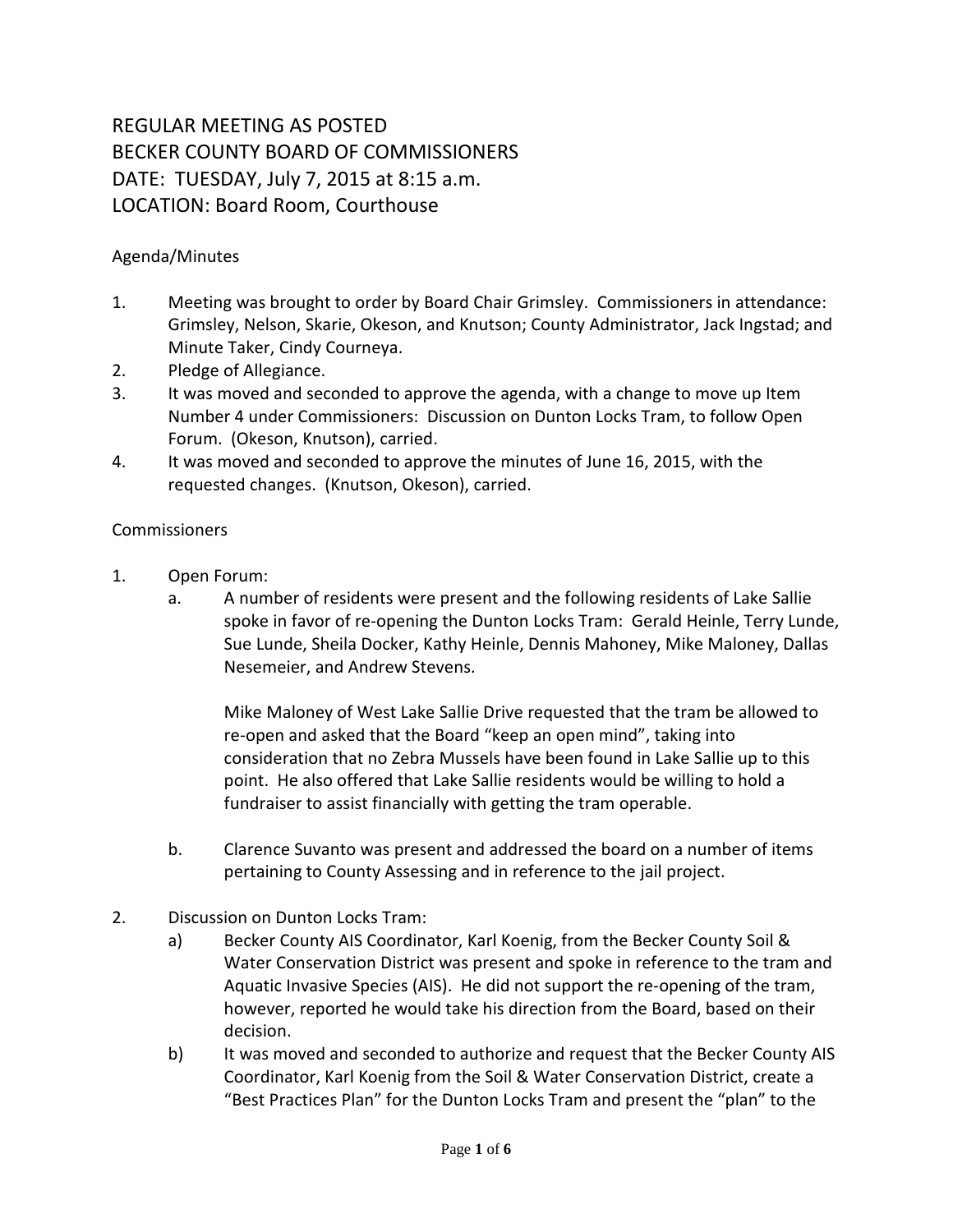Natural Resources Committee (NRM) for their input and recommendations, with a return to the Board of Commissioners at their next meeting of July 21<sup>st</sup> for further discussion and possible action to re-open the tram, if operable. (Nelson, Knutson), carried.

- 3. Reports and Correspondence: The Commissioners reported on the following meetings:
	- a. Commissioner Knutson: Recreational Advisory Committee (RAC), Sheriff's Committee, Becker County Law Library, Prairie Lakes Municipal Solid Waste Authority (PLMSWA), Environmental Affairs, and Mahube-OTWA.
	- b. Commissioner Okeson: Detroit Lakes/Becker County Airport Commission and attended a Sheriff's committee meeting regarding the Jail.
	- c. Commissioner Nelson: Highway Committee, Becker County Soil & Water Conservation District (BCSWCD), Extension Committee, and Economic Development Authority (EDA) meeting. Commissioner Nelson also requested that any of the commissioners planning to attend the AMC Policy Committee meetings at Breezy Point in Pequot Lakes on September 17-18<sup>th</sup>, to contact Administration to register for the meeting and for hotel reservations. It was noted that Commissioners Nelson, Okeson, and Skarie will be planning to attend.
	- d. Commission Skarie: Becker County Fair Board and Lakeland Mental Health.
	- e. Commissioner Grimsley: Lake Agassiz Regional Library Board (LARL), Becker County Historical Society, Human Services Committee, Finance Committee, and Heartland Multi-Purpose Recreational Trail meeting.
- 4. Appointments:
	- a. It was moved and seconded to re-appoint Karen Mulari to the Recreational Advisory Committee (RAC) for a three-year term, to represent District 1. (Knutson, Nelson), carried.

Auditor-Treasurer: Mary Hendrickson presented:

- 1. Licenses and Permits:
	- a. It was moved and seconded to approve Resolution 07-15-1A, to approve the Gambling Application for Exempt Permit to conduct a Raffle for the Detroit Lakes Lions Club on August 8, 2015 for operations at WeFest Concert Grounds, 25526 County Highway #22, Detroit Lakes, MN, in Lakeview Township. (Nelson, Okeson), carried.
	- b. It was moved and seconded to add to the agenda, the Seasonal Tobacco Licenses as presented. (Knutson, Nelson), carried.
	- c. It was moved and seconded to approve the Seasonal Tobacco Licenses for the following:
		- i. Mobile Marketing Solutions, Inc., DBA Brewco Marketing Group WeFest, in Lakeview Township;
		- ii. Beverages & Beyond Distributors, LLC WeFest in Lakeview Township;
		- iii. Beverages & Beyond Distributors, LLC WeFest in Lakeview Township.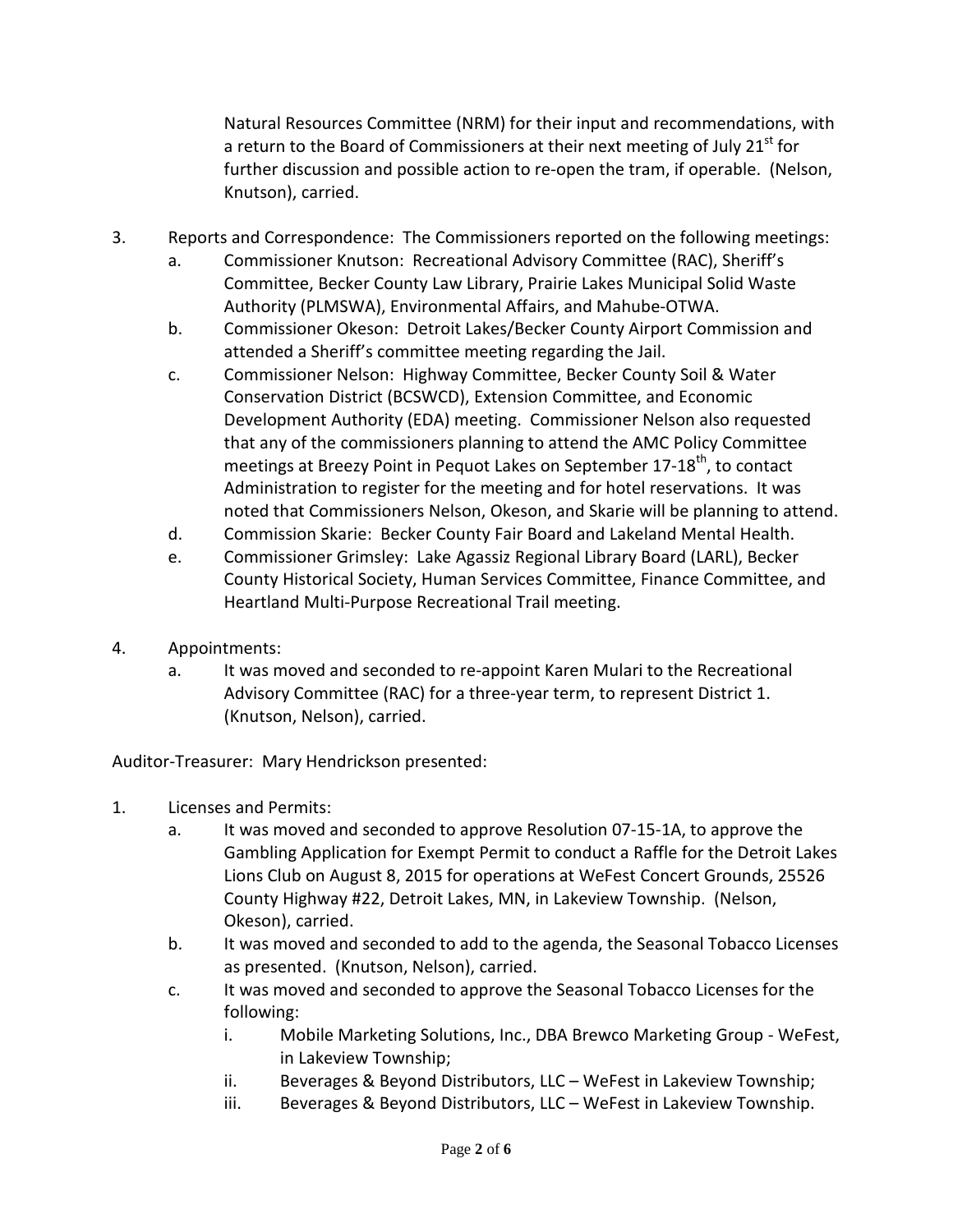(It was noted that the two for Beverages & Beyond Distributors were for separate brands and locations).

(Okeson, Knutson), carried.

- 2. Personnel Request: Part-Time Licensing Clerk: Resolution 07-15-1D:
	- a. It was moved and seconded to approve Resolution 07-15-1D, to hire one (1) Part-Time Licensing Clerk utilizing the most recent list or to advertise, if needed. (Knutson, Nelson), carried.
- 3. It was moved and seconded to approve the Becker County Board of Appeals and Equalization minutes of June 16, 2015, as presented. (Skarie, Nelson), carried.

Finance Committee: Mary Hendrickson presented:

- 1. It was moved and seconded to approve the Regular Claims, Auditor's Warrants, Over 90- Day Claims, and Additional Claims, as follows:
	- a. Auditor's Warrants (Tuesday Bills):
		- i. 06/15/2015 in the amount of \$7,261,745.28;
		- ii. 06/30/2015 in the amount of \$453,860.83;
		- for a total of \$7,715,606.11;
	- b. Over 90-Day Claims:
		- i. Bob Barker Company, \$480.80 Billing error on invoice;
		- ii. Dave Erckenbrack, \$60.00 Phone reimbursement from January through June 2015;
		- iii. Farnam's of Detroit Lakes, \$141.23 Expense form just submitted;
		- iv. Barry Nelson, \$1,474.10 Expense form just submitted;
	- c. Additional Claims:
		- i. Association of Minnesota Counties (AMC) DISC Training at a cost of \$1,205.30;
	- ii. Lindsey Software Training and License Fees at a cost of \$4,957.17. (Nelson, Okeson), carried.
- 2. County Administrator, Jack Ingstad, presented a brief summary on the initial 2016 budget discussions, noting that meetings with the employees will be held soon to get their input and feedback, with ideas and suggestions brought to the full board for further discussion and direction. Mr. Ingstad has also designated Denise Warren and Darin Halvorson to assist the department heads with their budgets.
- 3. Discussion was held in reference to the Request for Qualifications (RFQ's) for the Jail Architect. Mr. Ingstad reported that he has not heard back on all of the references for Klein/McCarthy Architects, however, he did receive a positive reference from Clay County. It was moved and seconded to allow the County Administrator, Jack Ingstad, to follow-up on checking references and to negotiate a Professional Services Contract (PSC) with Klein/ McCarthy Architects for Phase I of the Jail Project, with final approval from the Sheriff's Committee and Board of Commissioners. (Knutson, Okeson), carried. It was also noted that Phase I will include a cost-study and assistance with location selection for the jail.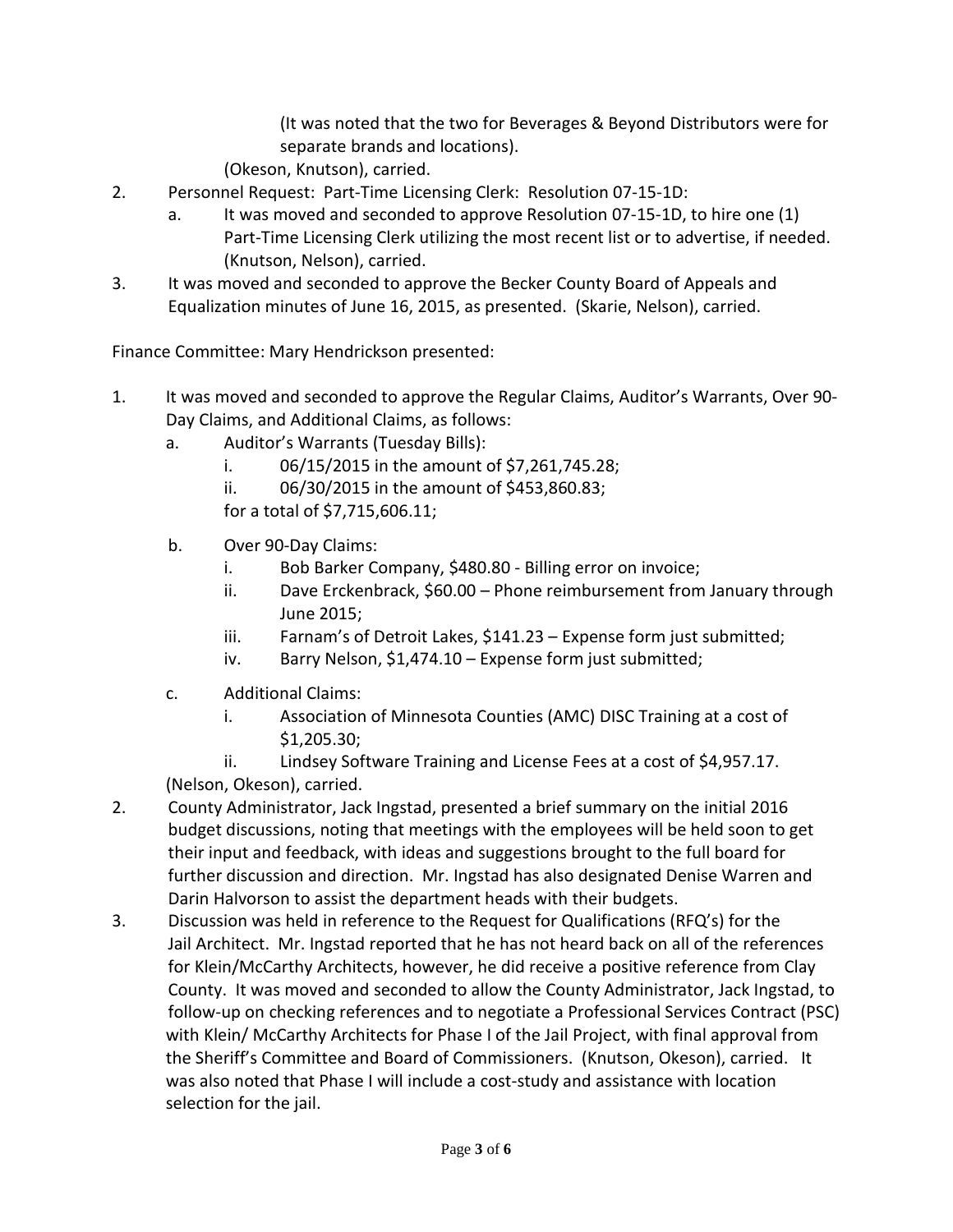4. Discussion was held in reference to the MN Department of Corrections (DOC) recommendation to hire a Jail Project Manager, to represent Becker County during the jail project process. It was moved and seconded to enter into an agreement with Bob Bristlin, to serve as the Becker County Jail Project Manager, as needed, during Phase I of the Jail Project, at a rate of \$100.00/hour and at an amount of up to \$2,000.00, and with a return to the Board of Commissioners if additional assistance and funding is needed for this part of the project. (Okeson, Knutson), carried.

## Assessor: Abatement: Steve Carlson presented:

1. It was moved and seconded to approve the following abatement: PIN #20.0340.001 in Maple Grove Township, in the amount of \$490.00, due to Homestead modifier wasn't added when a second record was created. (Nelson, Okeson), carried.

Environmental Services: Steve Skoog presented:

- 1. It was moved and seconded to approve the Collector E-Waste Service Agreement for 2015-2016, with University Recycling Technologies (URT), as presented. (Knutson, Nelson), carried.
- 2. It was moved and seconded to accept the low quote of \$4,296.00 from Fabwurx, Inc. of Detroit Lakes to remodel a Walking Floor Semi-Trailer, as presented. (Knutson, Skarie), carried.
- 3. It was moved and seconded to approve the request by the MN Department of Natural Resources (DNR) to create a drive lane between County and State land at the Dunton Locks County Park, as presented, to allow easier accessibility to the DNR building located at the site. (Nelson, Skarie), carried.

Veteran Services Update: Lauri Brooke presented:

1. Ms. Brooke provided an update on the Veteran Services program at Becker County, and also reported that the Veteran's Stand Down held in Detroit Lakes on April 23<sup>rd</sup> was a success, with 197 veterans in attendance. She added that they were able to assist 2 homeless veterans with housing and 3 eminently homeless veterans.

Human Services: John Dinsmore, Denise Warren, and Emma Wartman presented:

- 1. It was moved and seconded to approve Resolution 07-15-1F, to fill one (1) part-time Office Support Specialist position through the Merit System, due to a promotion. (Knutson, Skarie), carried.
- 2. It was moved and seconded to approve Resolution 07-15-1G, to fill one full-time Social Worker position in the Mental Health/Chemical Dependency Unit through the Merit System, due to a promotion. (Skarie, Okeson), carried.
- 3. It was moved and seconded to approve the Human Services claims for Human Services, Community Health, and Transit. (Knutson, Skarie), carried.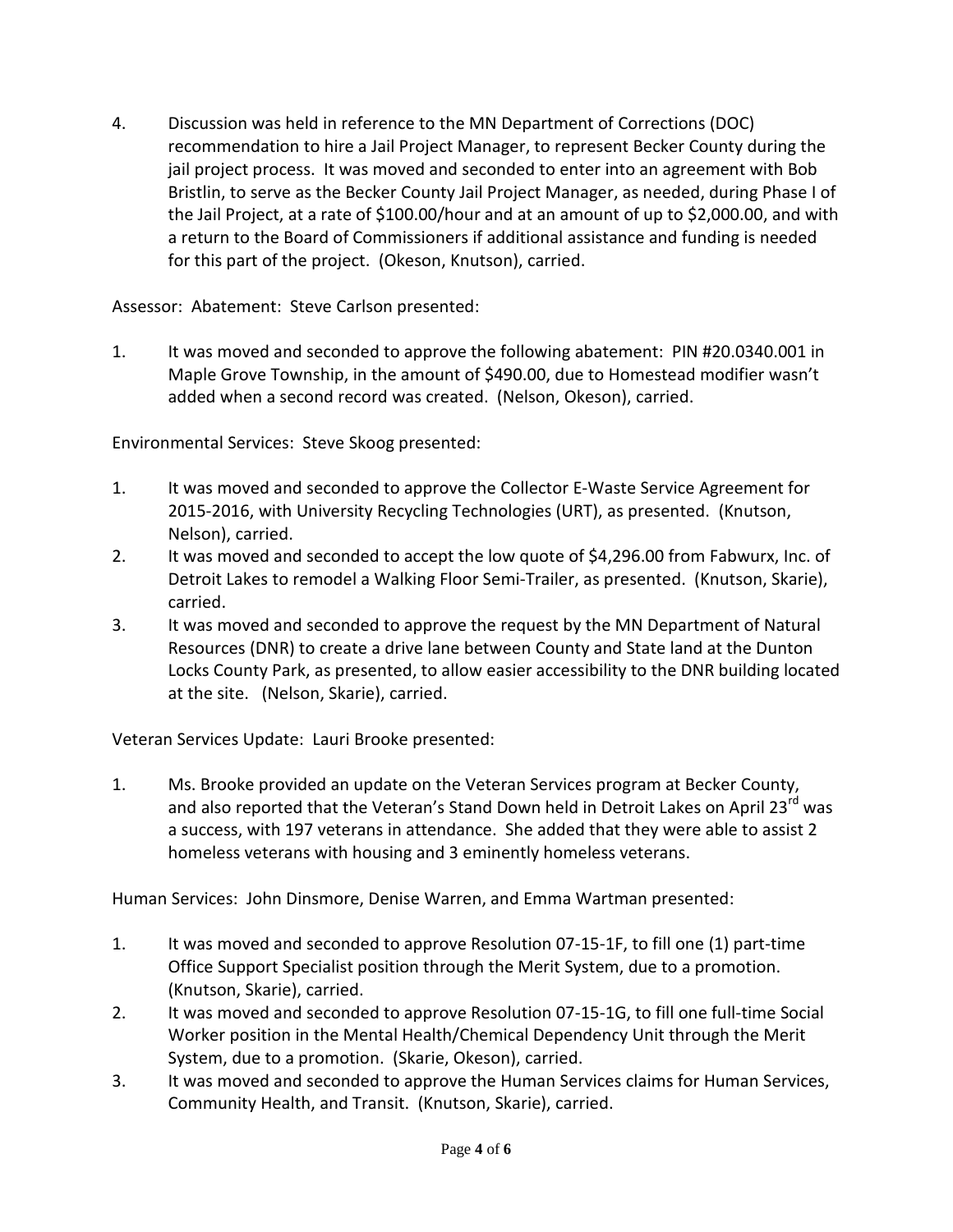Sheriff: Sheriff Todd Glander presented:

- 1. It was moved and seconded to approve the purchase of two chairs for the Jail Office, as presented, from Business Essentials, at the low quote of \$1,072.00. (Okeson, Knutson) carried.
- 2. It was moved and seconded to approve the REAM (Remote Electronic Alcohol Monitoring Grant Renewal Agreement) with the State of Minnesota for Fiscal Year 2016-2017, effective July 1, 2015 through June 30, 2017, at \$15,000 each year, and Amendment Number 1 for Fiscal Year 2015 (Contract #60091), for an additional \$9,000.00 for the Third and Fourth Quarters of the current grant renewal. (Okeson, Knutson), carried.
- 3. It was moved and seconded to accept a \$225.00 donation from Scheels in Fargo for the Becker County Boat and Water Safety Program and also a \$300.00 donation from the Lake Ida Association for the Becker County Dive and Rescue Program. (Nelson, Knutson), carried.

Planning & Zoning: Eric Evenson-Marden presented:

1. Mr. Evenson-Marden presented a mid-year report from the Planning and Zoning Department, listing various comparisons from the same time period last year to this year (January through June). He also provided a Septic Lake Study Comparison as of June 25, 2015 and a summary on the status of complaints and permits from January – June 2015, as well as 2014 and 2015 comparisons on Zoning Department activities.

Highway: Jim Olson presented:

- 1. It was moved and seconded to approve Resolution 07-15-1C, as presented, to approve the Right-of-Way Purchase for property located at 2046 Second Street in Lake Park, MN, owned by Kevin and Susan Cigelske (Parcel 51.0189.000), in the amount of \$95,000.00, plus closing and relocation expenses. (Okeson, Nelson), carried.
- 2. It was moved and seconded to approve Resolution 07-15-1E, as presented, to approve the Right-of-Way Purchase for property located at 2053 Second Street in Lake Park, MN, owed by Bruce and Melanie Hanson (Parcel 51.0251.000), in the amount of \$53,500.00, plus closing expenses. (Nelson, Okeson), carried.

Building Maintenance: Nancy Grabanski and Danny Johnson presented:

- 1. It was moved and seconded to authorize the expenditures for the purchase of carpet tiles and installation for the 4<sup>th</sup> Floor of the Human Services Building from Ramsey Flooring, Detroit Lakes, at an estimated cost of \$11,306.00. (Nelson, Skarie), carried.
- 2. It was moved and seconded to authorize the expenditures for the Human Services Building Project as follows: